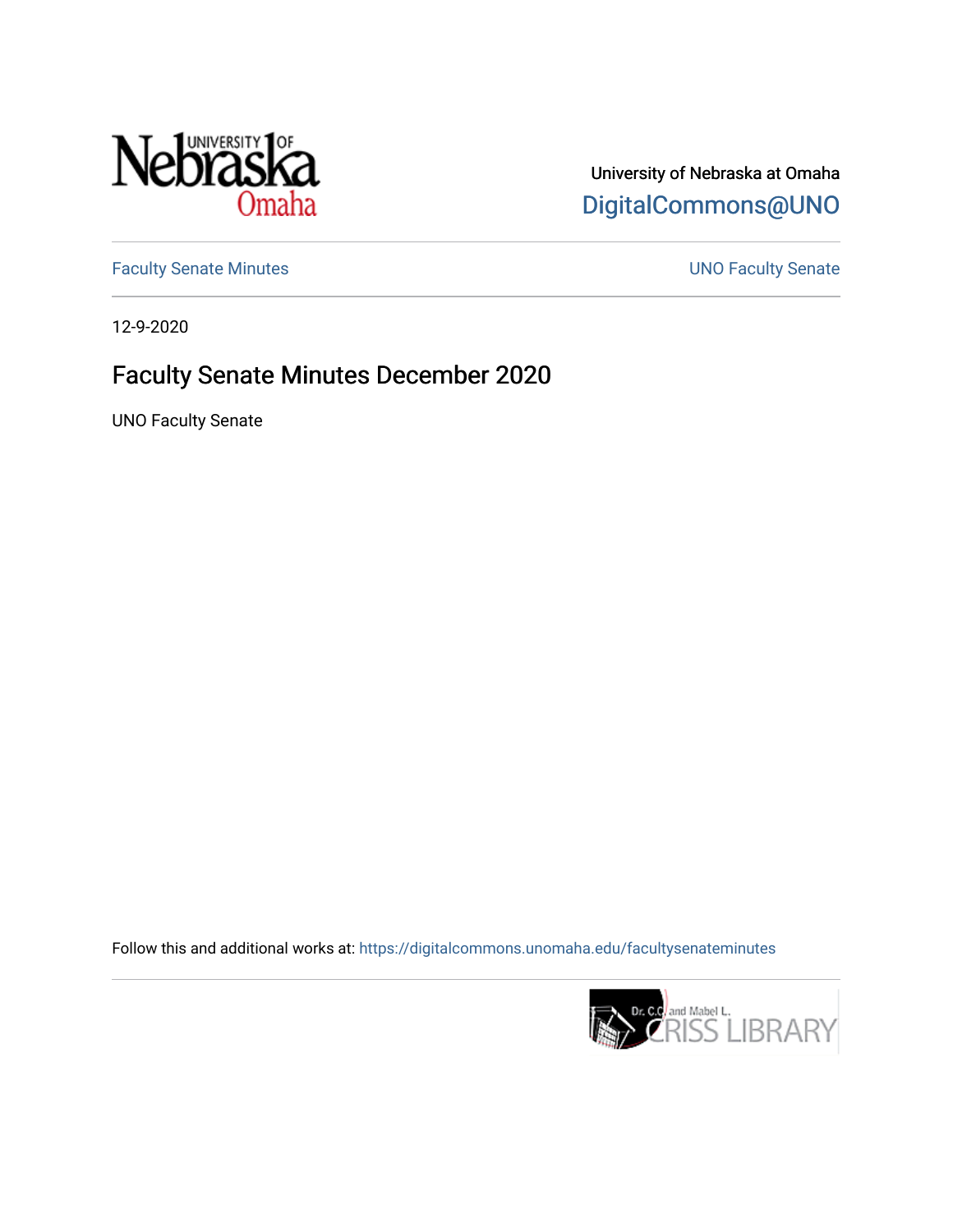

## **2020-2021 Faculty Senate Minutes Wednesday, December 9, 2020 Zoom**

#### **I. Official Call to Order:** President Ostler at 2:03 p.m.

## **II. Minutes of November 11, 2020 were not voted upon to be approved.**

*New language for President Ostler's proposal were not included in the minutes; approval has been delayed until January's meeting*

## **III.Officers' Reports**

- **A. President's Report:** Senator Ostler
	- **1.** Academic Calendar Considerations: As you all know, the Academic and Curricular Affairs Committee is conducting a survey on the viability of a J-Term, which would be an optional and independent 3-week term in January (please respond to this survey if you have not already done so). Currently there is a great deal of interest in this option among the students, and other NU campuses have discussed J-term and various additional modified calendar options as well. With many discussions happening now, the NU System has stated that students might benefit from being on a system-wide calendar as opposed to having 4 distinct calendars because there are students who are enrolled in courses on multiple campuses and find themselves having to navigate different calendars. As a result, discussions on a unified system-wide calendar have re-emerged. The NU system is taking feedback from the campus administrations on calendar questions so it is likely that they will be interested in our findings. Be prepared for this topic to emerge again and be prepared to answer questions about the logistics of various calendars. If you have questions, please let me know so I can carry information forward to Academic Affairs.
	- **2.** Reminder of Distinguished Professor applications/nominations: Last year at this time, SVC Kopp initiated a program of *Auxiliary Appointments* to the Faculty Contract including Distinguished Associate Professor, Distinguished Professor, and Distinguished Lecturer Appointments. This was supported with a formal Faculty Senate Resolution last year. A unique nomination/application, and selection process will be carried out within each of the colleges and annual honorariums will be significant. A formal nomination process has been approved for several of the colleges and these appointments are about to be named. Please be looking for the nomination criteria from your resident college.
	- **3.** Chancellor's Search Update: The search firm AGB Search has been selected to guide the search for the next UNO Chancellor. President Carter has stated that this search needs to include as much input as possible from UNO students, Staff, and Faculty, and should include significant input from the Omaha community as well. To that end, the Search Advisory Committee has been involved in monitoring and advising on several Listening Sessions that have happened over the past two weeks. These listening sessions were well attended and included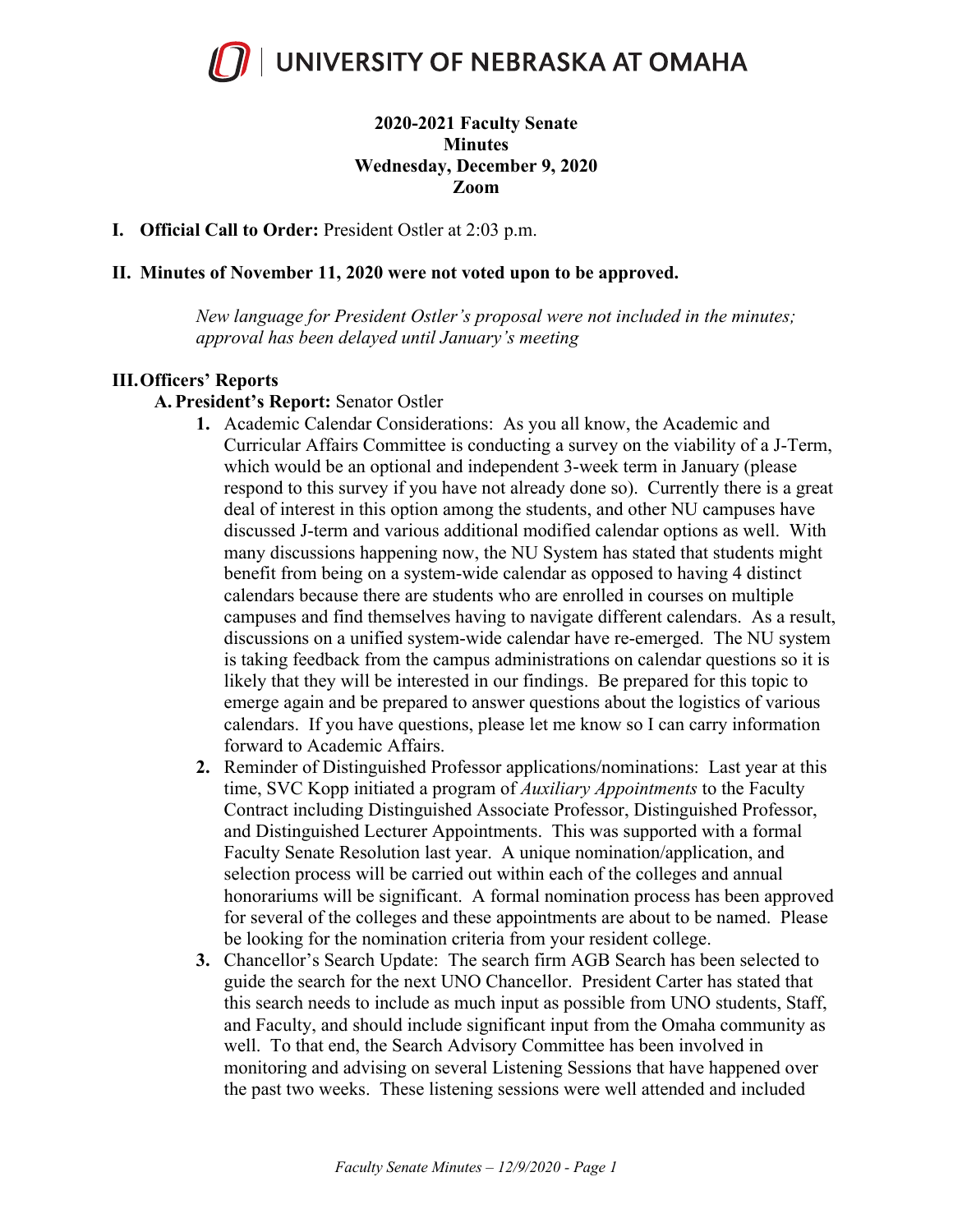some good commentary, but we still expect and need more input to develop the Position Profile so that we can effectively recruit the best candidates. We are looking for a candidate that understands UNO's position in the Omaha Community, understands our unique contributions to the NU system as a Metropolitan Institution with close ties to the community, and will build on our academic strengths and community partnerships in a way that honors our existing needs/plans but also with a vision of growth for the future. AGB and the Search Advisory Committee are still collecting data from students, staff, faculty and community members. If you want to contribute, please forward comments and perceptions to either or both of the following addresses:

- **a.** Sally.mason@agbsearch.com
- **b.** Garry.owens@agbsearch.com
- **4.** The Office of Digital Learning and the Center for Faculty Development have been offering courses in "Humanizing Online" in response to student requests for Zoom delivered instruction to be more interactive and social. The Digital Learning crew made a limited number of spaces available for online training in Humanizing Online. Demand is approximately triple what they had originally anticipated but they are still hoping more people sign up. For more information on schedules/dates go online to Information Technology Services https://www.unomaha.edu/academic-affairs/digital-learning/programs/facultydevelopment.php

## **B. Secretary's Report on EO&A Meeting:** Senator Surface

- **1.** F&A Response from SVC Kopp (Attachment 2): The ER and S committee is working on the topic of F and A allocations. The document (attachment 2) that you see has been collected from most of our Deans. It is important to note that every college will typically have different procedures. ER and S will continue working on this, and if you have questions that you would like to have addressed, I encourage you to send an email to the chair of the ER and S committee, Senator Richard Stacy. *stacy@unomaha.edu*
- **2.** Discussions were held about the COVID-19 virus and the University's current challenges. The campus rate of transmission is low and is likely between roommates.
- **3.** For the Spring semester, a requirement for COVID-19 testing before entering campus in the spring is highly expected.
- **4.** Because of issues with Fee's courses must remain either on-line or face-to-face for the entire semester.
- **5.** Dr. Kopp reported that the spring semester student enrollments for undergraduates are down. Graduate courses are slightly up. We are encouraged to do what we can to connect and encourage our students to continue their studies.
- **6.** The group discussed the Chancellor search. Dr. Kopp commented that a significant draw to campus might well be the healthy collaboration between the faculty and administration. **He was especially complimentary of the faculty senate for our work with the administration.**
- **7.** The group honored Matt Hale for his work of creating a solid collaborative environment with his leadership. Matt will finish his leadership with the Senate at the December Senate meeting. Thank you, Matt!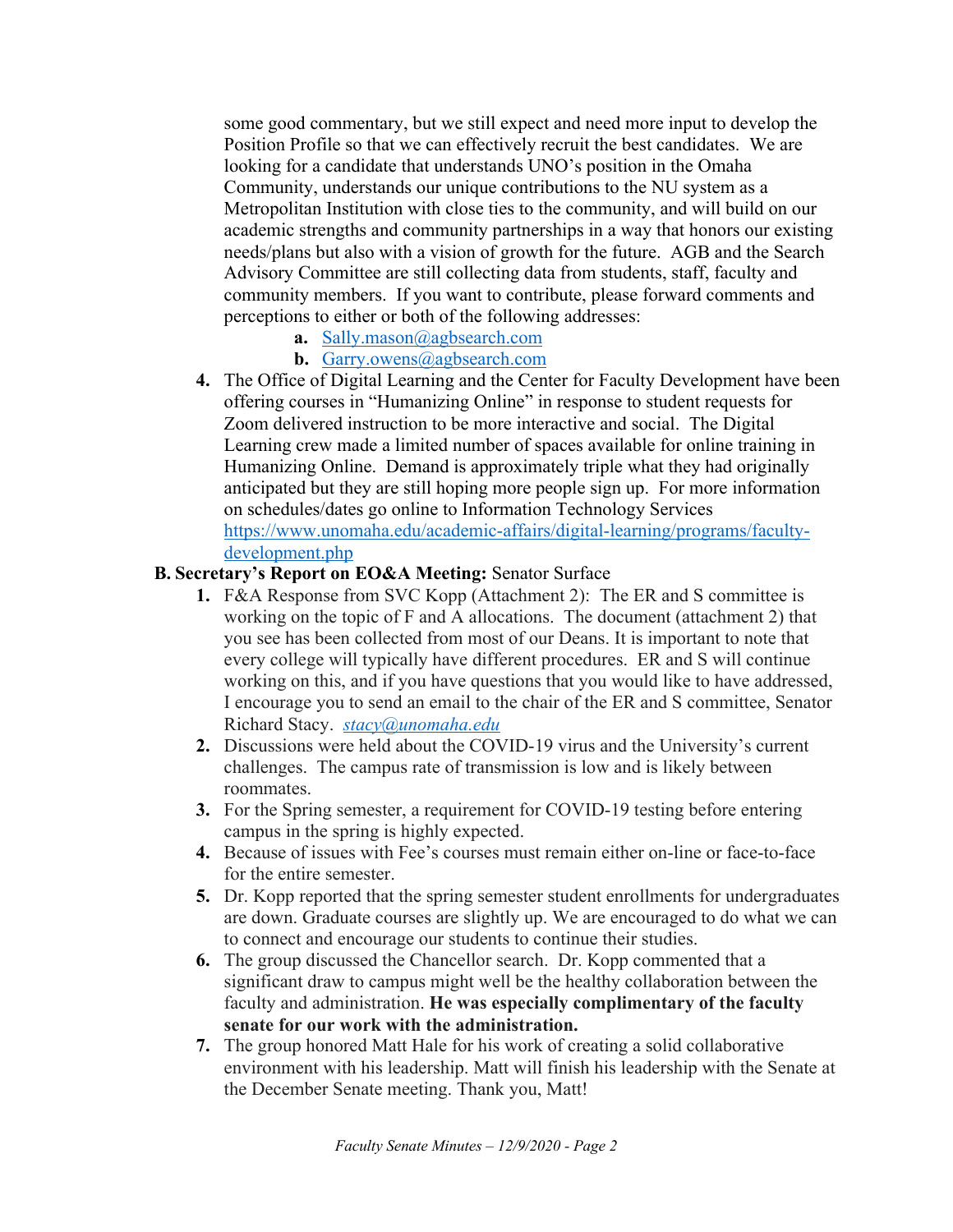**8.** Cathy Pettid reported that President Carter is preparing a fund for students who need depression or other medication but either cannot afford it or do not want to share the information with their parents to use the family's health insurance.

| Res.# | Date<br><b>Senate</b><br><b>Passed</b> | <b>Title</b>                         | <b>Admin</b><br>Accept | <b>Sent for</b><br><b>Senate</b><br><b>Action</b> | Denied/<br>Deferred/<br><b>In Progress</b> | Final<br><b>Action/Resolved</b> |
|-------|----------------------------------------|--------------------------------------|------------------------|---------------------------------------------------|--------------------------------------------|---------------------------------|
| 4422  | 11/11/20                               | Faculty<br>Advancement<br>Resolution |                        |                                                   |                                            | Resolved                        |
| 4423  | 11/11/20                               | <b>Bylaw Change</b>                  |                        |                                                   |                                            | Resolved                        |

# **IV.Standing Committee Reports**

# **A. Committee on Academic and Curricular Affairs:** Senator Wessling

- **1.** Emailed faculty FAQ document Nov. 11, 2020
- **2.** Senator Stacy gave approval to directly send faculty concerns/questions to AAUP instead of going through the Educational Resources & Services committee. Document was sent Nov. 11, 2020
- **3.** Reviewed small set of questions and concerns generated by the FAQ doc. These will be forwarded to SVC Kopp. A new FAQ's doc will be sent out to faculty along with the proposed academic calendar.
- **4.** Faculty will be survey Nov 20-Dec 4 to discern their current stance on the J Term. A two-week survey window is a good faith effort to gather as many faculty responses as possible. ACAC will use the survey results to make a recommendation or resolution to faculty senate at the Jan faculty senate meeting.
- **5.** SG President Jabin Moore has extended an invitation for ACAC members to attend SG's Dec. 3rd meeting to discuss the J term and proposed calendar. We have accepted his invitation and requested a list of questions or topics they would like us to address.

## **B. Committee on Educational Resources & Services:** Senator Stacy

# **1. Facilities and Administration (F&A) Issues**

- **a.** The Committee postponed discussion of F&A issues until the January meeting
- **2. Paul Beck Memorial Scholarship**
	- **a.** There are no updates on the Scholarship
- **3. Student Fees**
	- **a.** The Committee discussed the memorandum from Chancellor Gold about student concerns with fee issues. It was consensus of members that the Chancellors message was satisfactory and there is no need for further discussion or resolutions on the topic.

# **4. Open Educational Resources (OER)**

**a.** Jaci Lindberg met with the Committee to explain OER and to answer questions from the members. She is asking that ER&S support the concept and seek support from the full Senate. Full discussion among members was postponed until the January meeting when Jaci again will be present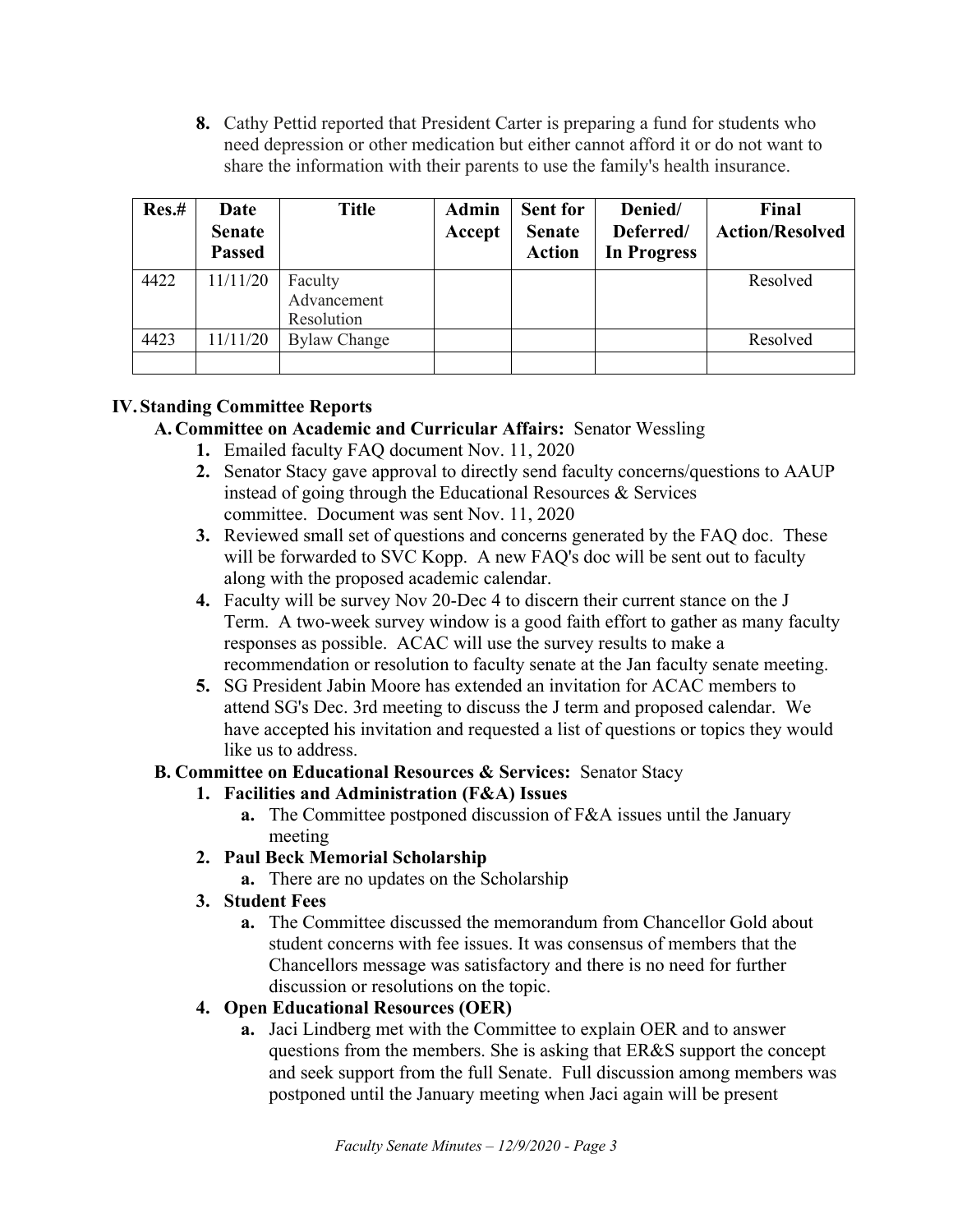## **5. Class Size and How Class Size is Determined**

**a.** Class size and how determinations of class size across campus are made will be discussed at the January meeting

## **C. Faculty Personnel & Welfare Committee:** Senator Helm

- **1.** We continue to work on developing a flow chart that will provide easy and informed access to university resources available to faculty seeking a resolution to a conflict.
	- **a.** We had a productive discussion with Laura Wakefield. While her role in HR is primarily staff related, she did introduce us to a number of resources available to faculty regarding educating individuals prior to and following a conflict

Laura recommended that we have a conversation with Vanessa Warren, HR's Academic Human Resources Officer, to learn more about the services HR provides to faculty regarding conflict resolution

- **2.** We communicated with Cathy Pettid regarding BRT services for faculty. Cathy explained the while faculty would never be excluded from BRT services it is a resource designed primarily for student related issues. However, during the COVID pandemic faculty are expected to utilize the BRT for all COVID related problems.
- **3.** With the objective of completing this project by the end of Spring 2021 we identified the current tasks needing to be completed:
	- **a.** Interview the following people:
		- **1.** Kristina Hoffman ADA
		- **2.** Cecil Hicks Title VII
		- **3.** Vanessa Warren HR
		- **4.** Angie Eikenberry AAUP
		- **5.** Candace Batton AA
	- **b.** Flow Chart Design Senator Huq has volunteered to develop the flow chart
	- **c.** Flow Chart content Senator Helm has volunteered to finalize the content related to each UNO resource providing the following information:
		- **1.** Name of UNO unit, related web links
		- **2.** Contact person
		- **3.** Scope of complaints
		- **4.** Process
		- **5.** Outcome
- **4.** Senator Garcia agreed to Chair FP&W starting January 2021

## **Current List of UNO services for flow Chart**

 **Ombuds Services** - Connie Schaffer (interviewed 9/20) **Professional Conduct Committee -** Information available via Senate Website **Faculty Grievance Committee -** Information available via Senate Website **Title IX** - Sarah Weil (interviewed 10/20) **ADA** - Americans with Disabilities, Kristina Hoffman **Title VII** - Affirmative Action, Equal Opportunity, Cecil Hicks